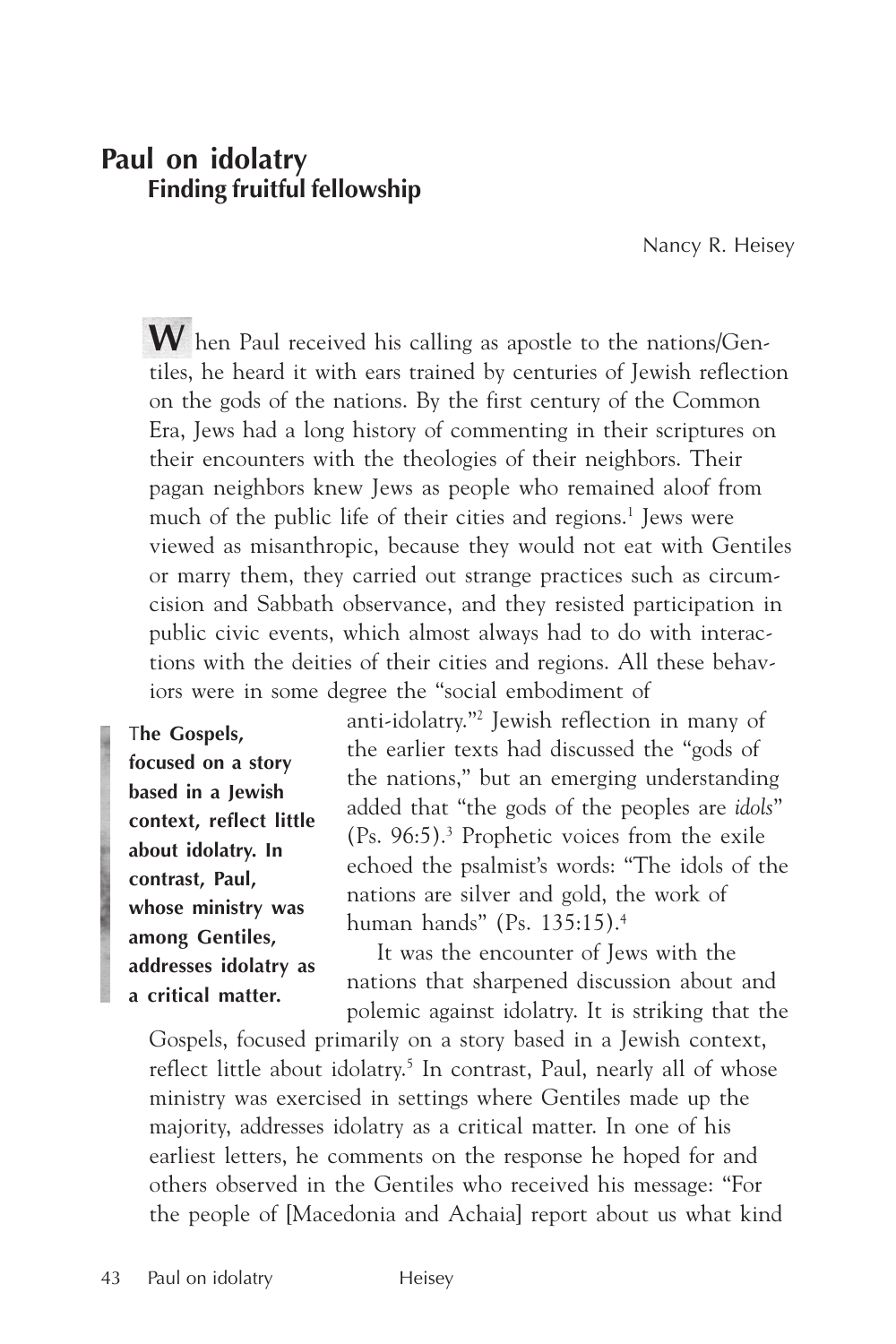of welcome we had among you, and how you turned to God from idols, to serve a living and true God" (1 Thess. 1:9).

Yet Paul's letters are not full of direct references to idolatry. Fewer than twenty uses of the root word *idol* and words formed from it are found in them.<sup>6</sup> Three direct references to idolatry are in Paul's nine "vice lists," places where his letters specify the problems from which his hearers need to be liberated.7 Galatians, an early letter, locates idolatry in a long list that also includes sins such as licentiousness, strife, jealousy, anger, and drunkenness (5:19–21). The other two texts parallel each other, and they identify idolatry as a descriptor of the vice of greed. In Colossians, we hear: "Put to death, therefore, whatever in you is earthly: fornication, impurity, passion, evil desire, and greed (which is idolatry)" (3:5). Ephesians makes this claim more personal, referring to "one who is greedy (that is, an idolater)" (5:5).

**Idolatry: The result of failing to recognize and honor God** Before reflecting on why Paul might link greed and idolatry, we must consider two other places in his letters where Paul deals at some length with what idolatry is and why it must be rejected. In Romans, one of his later letters, a text that includes a vice list without the *idol* root in it (1:29–31), Paul gives his most thorough portrayal of the fundamental human crisis—the failure to recognize and honor God, which leads to idolatry.8 Paul remains clear about the Jewish understanding that God cannot be directly seen or known; his "eternal power and divine nature" are "invisible." Yet Paul insists with his ancestors that God has revealed Godself in creation (1:20).<sup>9</sup> Humans should have been able to see God by looking around them, and were to have responded by giving honor to God. Instead, "they exchanged the glory of the immortal God for images resembling a mortal human being or birds or fourfooted animals or reptiles" (1:23).

The order of Paul's argument in this key passage is important. First, humans knew God but did not honor God (1:21); second, "their senseless minds were darkened" (1:21); and third, they became idolatrous. "Perverted relationships and chaos in the social order result from rejecting God. . . . People become like what they worship."<sup>10</sup> The extensive description of behavior that follows reflects Paul's perception of the Roman imperial context in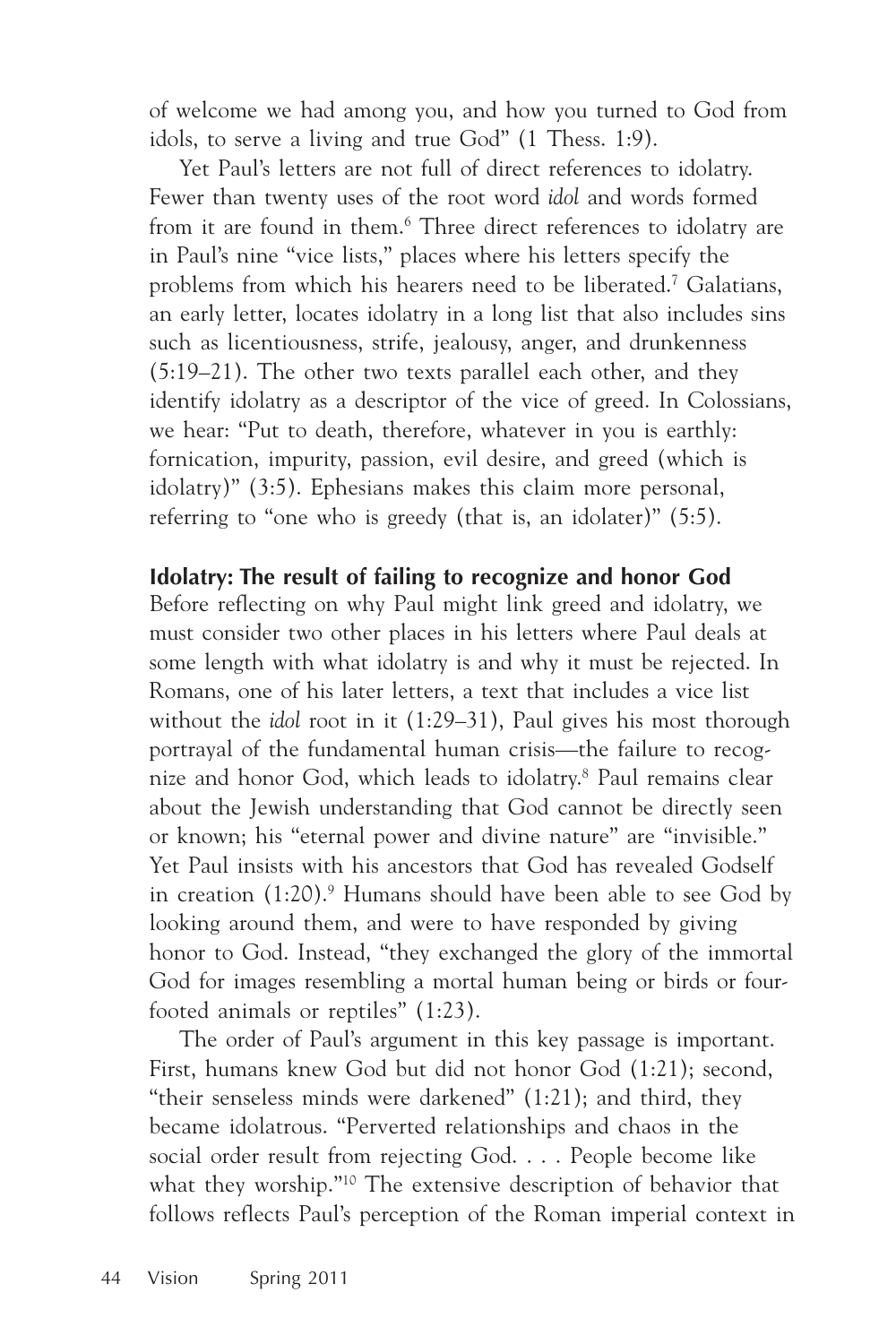which his Mediterranean mission was being carried out. Although he had not yet visited Caesar's capital, he knew, as did many, about the exploitative, abusive, and lewd behaviors of the Roman elite.11

Yet, shocked as a good Jew would be by Gentile perversions, Paul does not see the problem of idolatry as limited to them. In Romans 2, when his diatribe turns to his compatriot Jews, he pointedly suggests that overt Jewish abhorrence of idolatry hides equally reprehensible behavior (2:22). Indeed, in the development of his argument in chapter 1, he already hints at Israel's own

**In Romans, one of his later letters, Paul gives his most thorough portrayal of the fundamental human crisis—the failure to recognize and honor God, which leads to idolatry.**

past idolatrous lapses. His description of the idolatry's inception—"they exchanged the glory"—echoes Jeremiah's complaint that Judah had "changed their glory for something that does not profit" (Jer. 2:11). The language of exchange of glory also recalls the Psalms, whose retelling of Israel's story includes the episode of the golden calf (Ps. 106:20).12 Further, underlining the "all" language pervading the Roman letter,<sup>13</sup> Paul ties the sinfulness of all human societies to the first

human being, Adam (as he was known through the biblical creation accounts). The charge that humans "worshiped and served the creature rather than the Creator" (Rom. 1:25) offers an ironic twist from the ancient claim that God created *adam* in *God's* image (Gen 1:27). Still further, the charge that humans exchanged the truthfulness of God for a lie (Rom. 1:25) recalls the action of Adam and Eve in taking the serpent's word rather than God's about what would result from eating from the forbidden tree (Gen. 2:17, 3:4–6).14

### **Anti-idolatry: Honoring God's community at the table**

By the time Paul laid out this theological groundwork in his letter to the Romans, he had decades of missionary experience in encountering and responding to particular situations in which the members of his churches found themselves. In the first of his letters to the Corinthians that is available to us,<sup>15</sup> he offered a priceless look at the everyday questions raised by the encounters of Christ followers living in that cosmopolitan city. Among the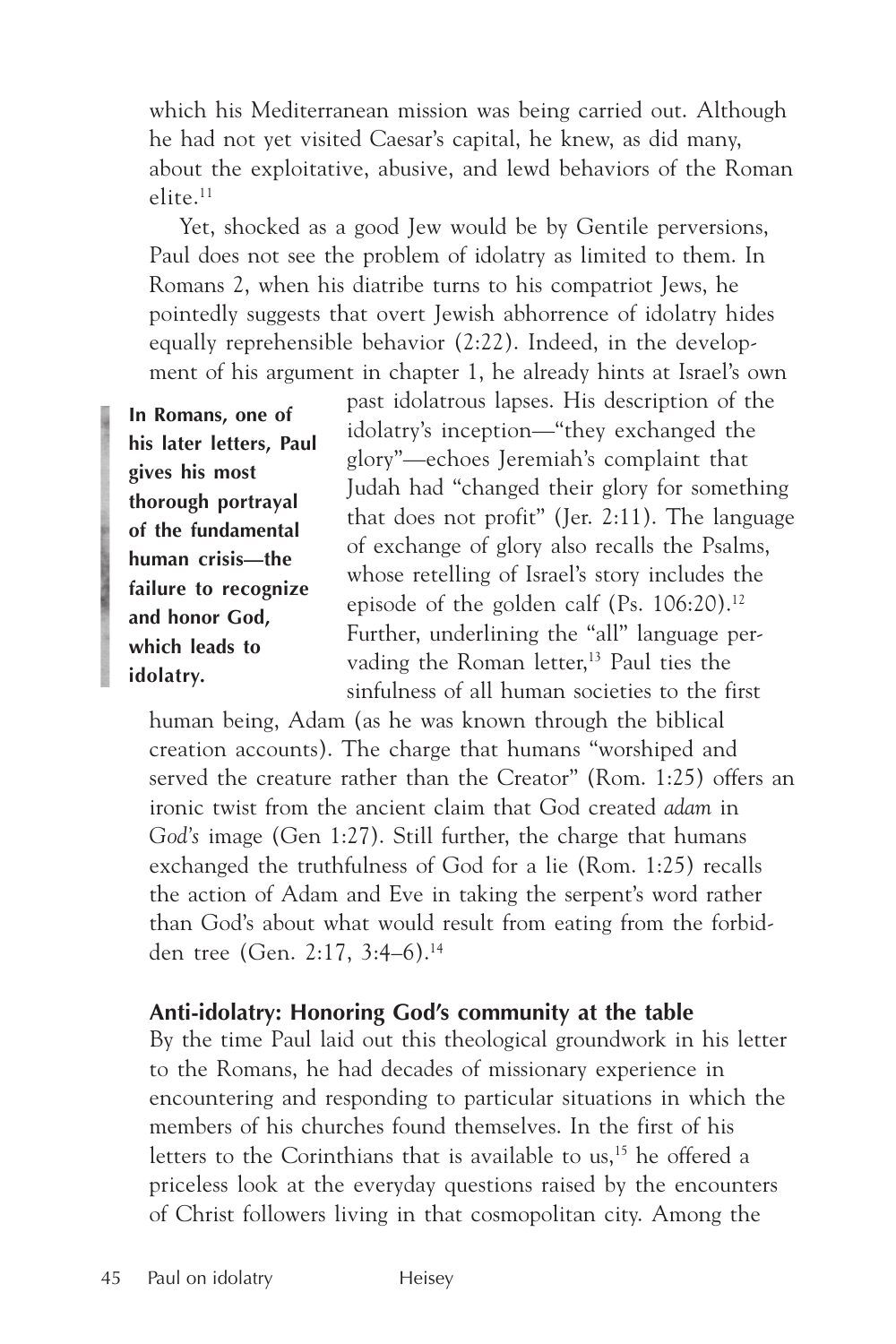matters that the Corinthians raised with their founding father was what to do about *idolothutòn,* a word usually translated food "sacrificed to idols" (NRSV, NIV), or "idol meat." Chapters 8–10 contain an extensive discussion about idol meat, a conversation with conclusions that seem confusing to many readers, especially because other parts of the New Testament are clear in rejecting the eating of such food by Christ followers.16 In chapter 8, Paul agrees with those Corinthians who argue that only one God exists, with the implication that no harm could come from eating food sacrificed to what is not God (vv. 4–6). Yet in chapter 10, Paul strongly commands them to "flee from the worship of idols" (v. 14), and then gives permission to eat "whatever is sold in the meat market" (v. 25) and "whatever is set before you" (v. 27). In

**The charge that humans "worshiped and served the creature rather than the Creator" (Rom. 1:25) offers an ironic twist from the ancient claim that God created** *adam* **in** *God's* **image (Gen 1:27).**

between we find chapter 9, where Paul offers an apparent digression into questions about his choices on the matter of apostolic support.

Reading more carefully, we find that chapter 8 reveals that "the character of Pauline ethics is its focus on relational concerns as crucial to moral decisions."17 Those with the knowledge that there is no god but God have liberty to eat (v. 9), but acting on that liberty could have disastrous consequences for those who are "weak" (v. 7),

those whose lives until recently were lived under the power they believed idols to have. As Christ followers, those who feel no risk of idolatry in eating idol meat are above all responsible for the welfare of sisters and brothers.

In chapter 9, Paul's description of his apostolic ministry links it to the Corinthians' questions. The question of eating and drinking is named up front (v. 4) as a "right" of an apostle; here Paul uses the word that is translated as "liberty" (8:9) when it describes what the idol meat eaters in Corinth claim.<sup>18</sup> As an apostle, Paul is free to claim the benefits of room and board as well as the opportunity to travel with a wife. Indeed, he stresses that the Lord himself commanded that "those who proclaim the gospel should get their living by the gospel" (9:14). Yet Paul is willing to forgo these privileges "for the sake of the gospel" (9:23). Finally, wrap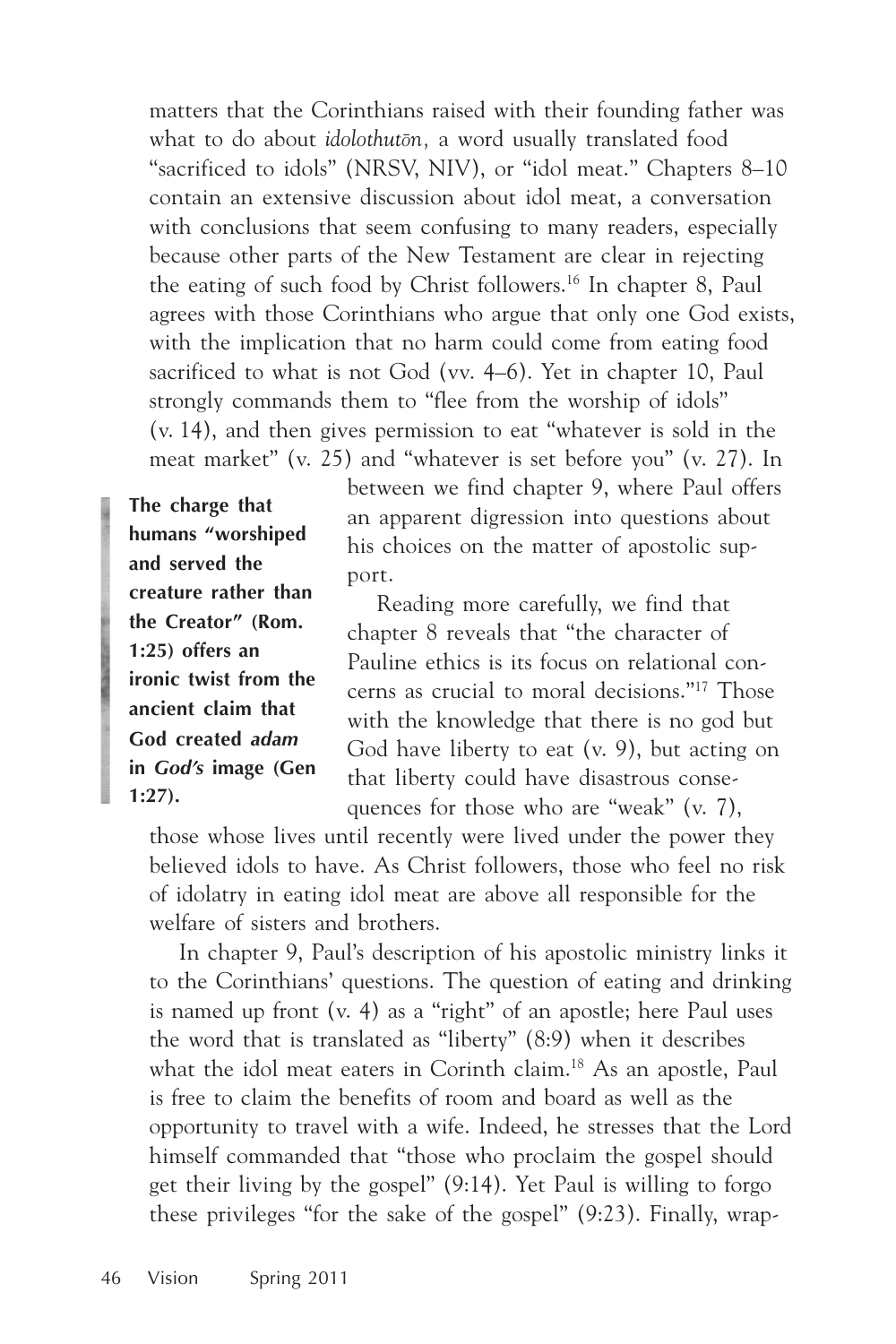ping up his treatment of the idol meat question, he summarizes, "Be imitators of me, as I am of Christ" (11:1). With that summary ringing in their ears, the hearers of chapter 9 would grasp that those who feel free to eat idol meat should, as their apostle has done, be willing to give up that right for the benefit of others in the community.19

Chapter 10 returns to the idol meat discussion directly, with a series of sober reminders from the scriptures about the deadly

**The promise offered in images of lush fertility was that the empire, if they would acquiesce to it, would make their lives fruitful. Idolatry, in Paul's world, had to do with efforts to attain and participate in "the generation and sustenance of life" in ways that were not only wrong but unfruitful.**

results of taking idolatry lightly. Among the stories referred to, the clearest connection is found in the quotation from Exodus 32:6 (1 Cor. 10:7), describing the eating and revelry that accompanied the Israelites' worship of the golden calf.20 For Paul, any eating in a worship context, whether among the Christ followers (vv. 16–17), among traditional Jews (v. 18), or among pagans (v. 19), involves "fellowship" with the divine or spiritual beings invoked in each setting.21 Clearly, eating idol meat in the setting of a pagan temple is dangerous. But other settings, such as buying marketplace meat or being served when one is a guest in a pagan home, do not carry the same threat of spiritual power, particularly when it is impossible to know the provenance

of the food being served (10:25–27). Even then, however, care for the welfare of sisters and brothers has to be foremost—if someone warns a believer that the food being purchased or served is idol meat, it is best to refrain from eating (v. 28).

#### **Honoring God in right fellowship**

Paul's comments on idolatry at one level underline the wide range of possibilities represented under the umbrella term *idolatry.*22 At a deeper level, the connections between particular cases of struggle against idolatry throughout Paul's work may be traced by asking how Paul advocates that humans created in the image of God experience fruitfulness and fellowship. When idolatry is examined top-down, its definition might focus on "God as the absolute one."23 Thinking bottom-up, as Paul often does, expands our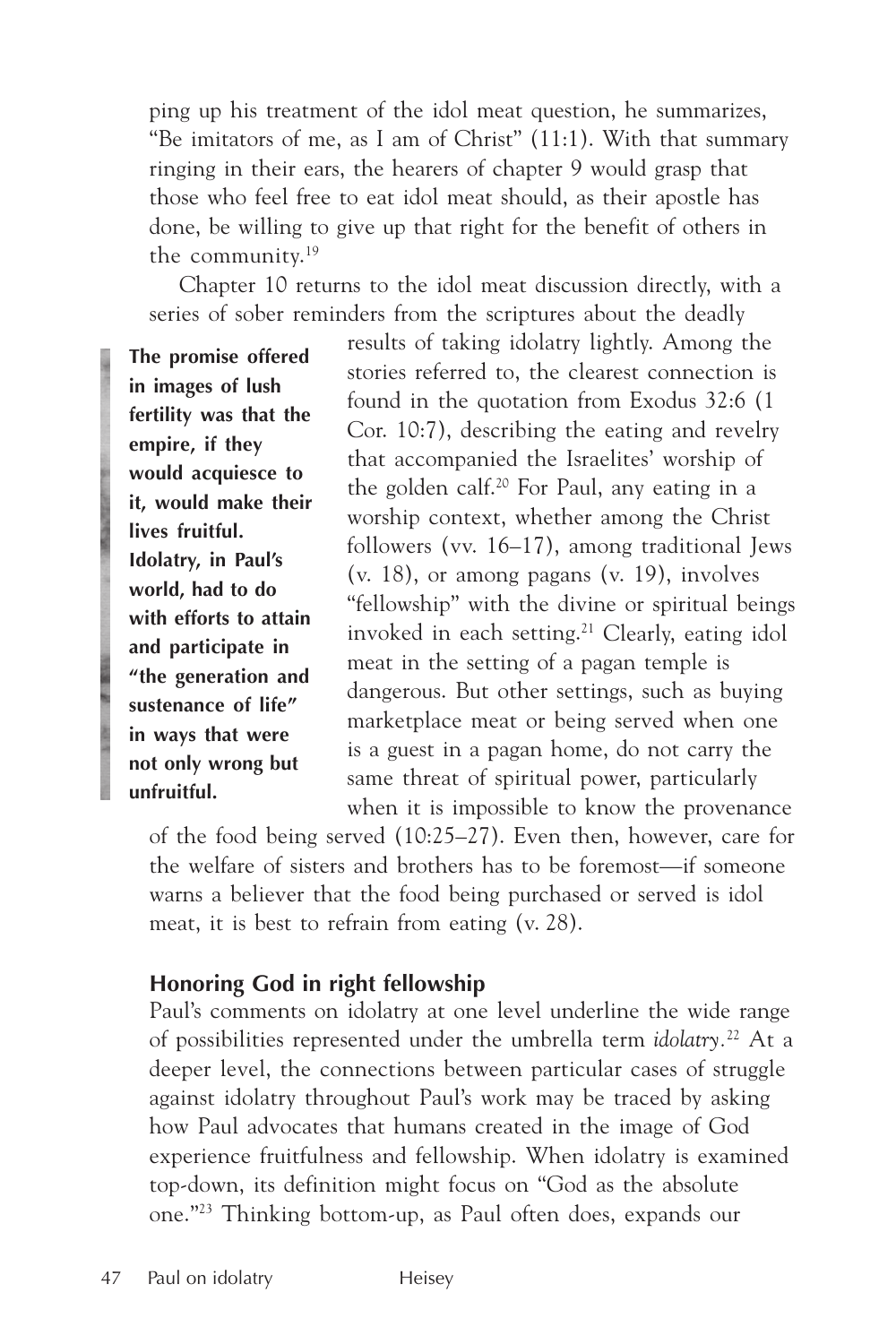understanding by focusing on "what idolaters do with their idols."24 As we read in Romans and 1 Corinthians, we see that food and sex practices are intricately interwoven with the problem of idolatry. Both of these worlds of activity "have to do with matters of utmost seriousness: *the generation and sustenance of life*."25 But how, for Paul, did these practices connect with the problem of greed—"which is idolatry"?

 The introduction to the Colossian letter, in which this equation appears, emphasizes fruitfulness (1:6, 10). This focus directs a

**If Paul's vision of a community of Christ followers from all nations is to bear fruit in our time, we must join together to repudiate false promises of abundant life, and find our sustenance in deeper sharing with all those who have entered the community of the true Image of God.**

clear word to believers in a city in which public art and buildings, as well as items used at home, carried images of "lush fertility" linked to the imperial structure. For Colossae, as for the other major cities of the Roman world, the promise offered in these images was that the empire, if they would acquiesce to it, would make their lives fruitful. Yet the empire ruled by brute military force and harshly hierarchical social systems.<sup>26</sup> Colossians rebuts this worldview with the claim that Jesus Christ "is the image of the invisible God" (1:15). The argument of the letter then proceeds: true fruitfulness comes not through "the hoarding abundance touted by the empire," but rather "in the following of

a Savior who calls his followers to practice a loving and forgiving generosity."27

Idolatry, in Paul's world, had to do with efforts to attain and participate in "the generation and sustenance of life" in ways that were not only wrong but unfruitful. The realities of existence for many of the members of Paul's churches were shaped by the struggle for daily survival—eating at the subsistence level, high infant mortality, and low life expectancy.<sup>28</sup> Paul, in contrast, offers the goodness of the Creator of the cosmos, made visible by those called into the community of God's anointed one. Those "in Christ" should participate at a table of fellowship where food is shared and where those facing constant hunger are protected. They should enter a world of sexual relationships based in mutuality, constancy, and the self-sacrifice of Christ for the church, and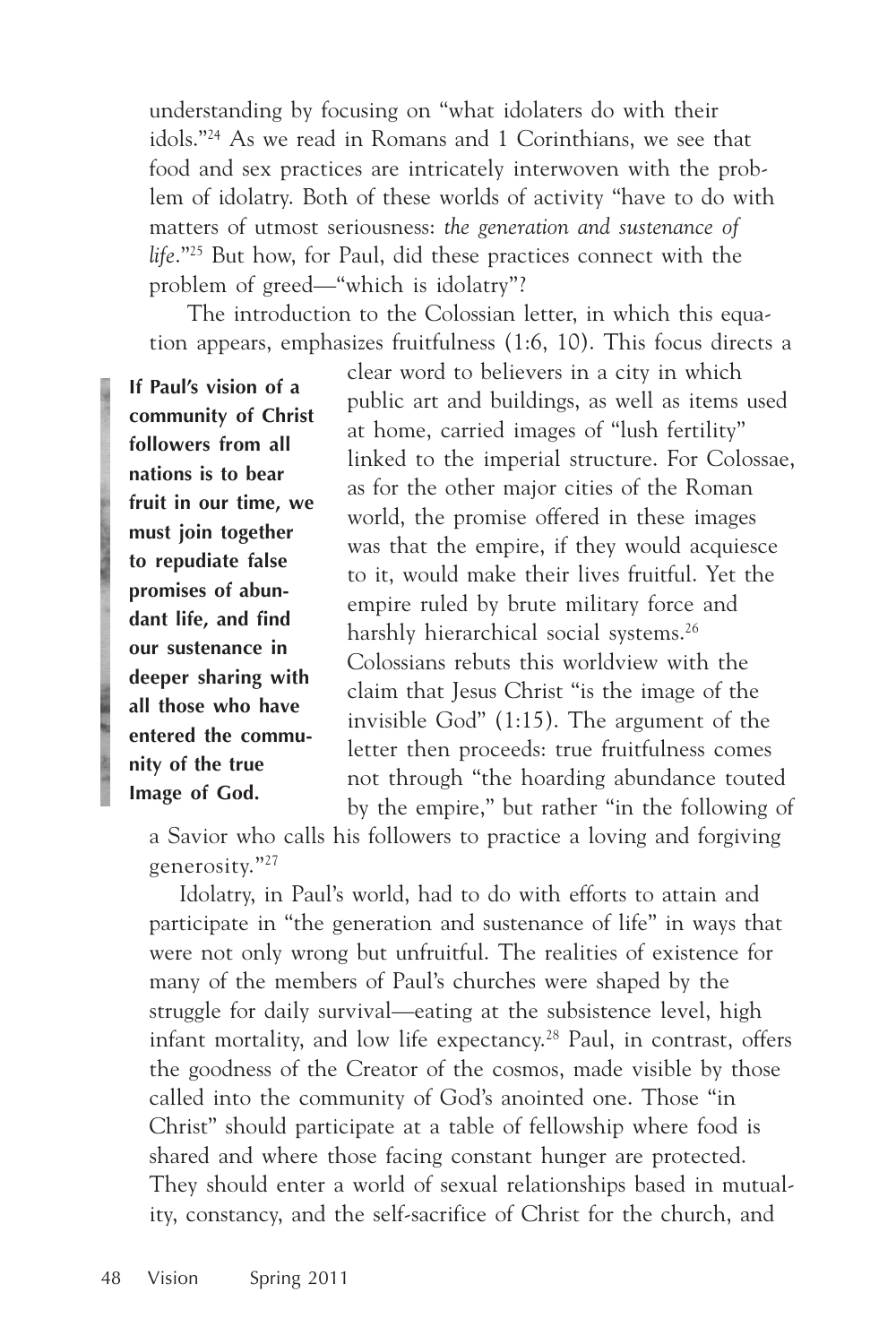they should develop an attitude that challenges the accumulation of worldly goods.

Paul's twenty-first-century readers need to ponder the interwoven nature of all the matters Paul addresses throughout his letters. While we may have more individual freedom to choose against the idolatries linked to sexual behavior and food usage, we recognize quickly, when we begin to think about a world of enough, that questions related to greed are complex and global. Many of us Canadians and Americans need an ongoing conversation and practice of economic sharing throughout a global community of believers in order to understand and turn away from the greed that is idolatry. If Paul's vision of a community of Christ followers from all nations is to bear fruit in our time, we must join together to repudiate false promises of abundant life in the global marketplace, and find our sustenance in deeper and more radical sharing with all those who have entered the community of the true Image of God.

#### **Notes**

<sup>1</sup> Stephen C. Barton, "Food Rules, Sex Rules and the Prohibition of Idolatry: What's the Connection?" in *Idolatry: False Worship in the Bible, Early Judaism and Christianity,* ed. Stephen C. Barton (London: T&T Clark, 2007), 153.

2 Mark Bonnington, "Fleeing Idolatry: Social Embodiment of Anti-Idolatry in the First Century," in *Idolatry,* ed. Barton, 107.

<sup>3</sup> My italics. All scripture quotations are from the NRSV.

4 See Isa. 45:20; Jer. 50:2; Ezek. 6:9, 22:4, 23:30.

5 However, see the discussion on Caesar's coins (Mark 12:13–17//Luke 20:20–25// Matt. 22:15–21), and the accusation that Jesus referred to the Temple as "made with hands," a Septuagint phrase for the temple of an idol (Mark 14:58) (Barton, "Food Rules," 141–42).

6 Rom. 2:22; 1 Cor. 8:1, 4, 7, 10; 10:14, 19; 12:2; 2 Cor. 6:16; Gal. 5:20; Eph. 5:5; Col. 3:5; 1 Thess. 1:9.

 $^7$  Four of Paul's ethical lists that include the vices are found in his undisputed letters: Rom. 1:29–31; 1 Cor. 5:1–11; 6:9–10; Gal. 5:19–21. Five others are in letters some view as deutero-Pauline: Eph. 5:3–8, Col. 3:5–9; 1 Tim 1:9–10; 2 Tim. 3:2–5, Titus 3:3. 8 David H. Horrell, "Idol-Food, Idolatry and Ethics in Paul," in *Idolatry*, ed. Barton, 121.

9 John E. Toews, *Romans* (Scottdale, PA, and Waterloo, ON: Herald Press, 2004), 69– 70.

10 Ibid.*,* 72.

11 See Neil Elliott, *The Arrogance of Nations: Reading Romans in the Shadow of Empire* (Minneapolis: Fortress Press, 2008).

<sup>12</sup> A. B. Caneday, "They Exchanged the Glory of God for the Likeness of an Image': Idolatrous Adam and Israel as Representatives in Paul's Letter to the Romans,"